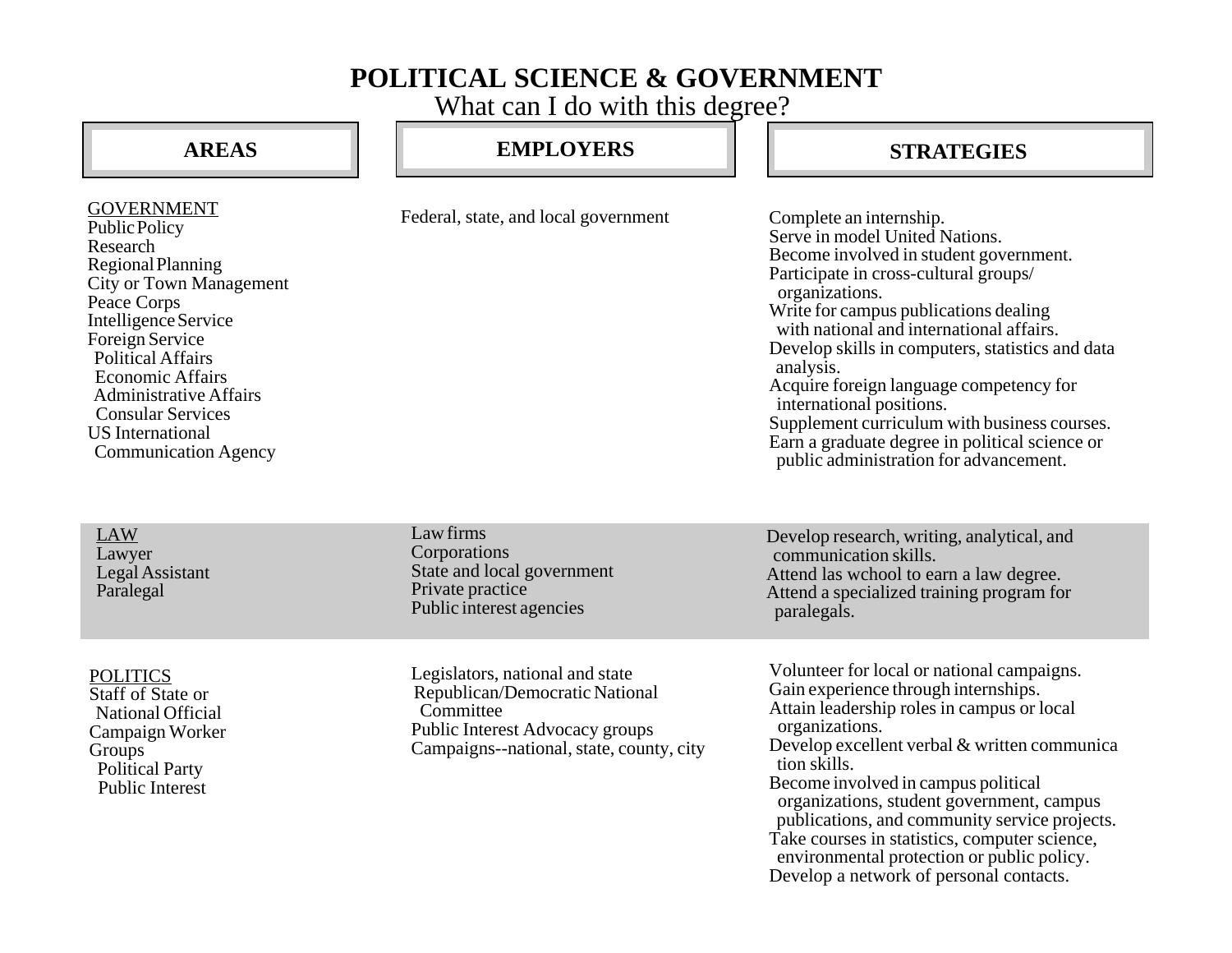```
(Political Science & Government, p.2)
```

| <b>AREAS</b>                                                                                                                                                     | <b>EMPLOYERS</b>                                                                                                                                                                                                   | <b>STRATEGIES</b>                                                                                                                                                                                                                                                                                                                                                  |
|------------------------------------------------------------------------------------------------------------------------------------------------------------------|--------------------------------------------------------------------------------------------------------------------------------------------------------------------------------------------------------------------|--------------------------------------------------------------------------------------------------------------------------------------------------------------------------------------------------------------------------------------------------------------------------------------------------------------------------------------------------------------------|
| <b>JOURNALISM</b><br>Editing<br>Reporting/Research<br>Circulation<br><b>Sales</b>                                                                                | Large circulation newspapers<br>Local newspapers<br>Wire services<br>Trade newspapers                                                                                                                              | Find summer/part-time work and internships.<br>Get sales experience.<br>Gain skills in desktop publishing and photography.<br>Develop excellent grammar, verbal, and<br>writing skills.<br>Serve on college newspaper, yearbook, or other<br>publications.<br>Become student member of professional<br>associations.                                               |
| <b>BUSINESS</b><br>International<br>National<br>Marketing/Sales<br>Human Resources<br>Advertising<br><b>Public Relations</b><br><b>Banking/Finance</b><br>Retail | <b>Business firms</b>                                                                                                                                                                                              | Develop strong analytical, verbal, writing,<br>and computer skills.<br>Acquire a business minor or double major.<br>Get experience in area of interest through<br>internships or other employment.<br>Earn leadership role in campus organization.                                                                                                                 |
| <b>BROADCAST</b><br><b>JOURNALISM</b><br><b>News Programming</b><br>Production                                                                                   | Major TV networks<br><b>Commercial TV stations</b><br><b>Public TV</b> stations<br>National radio networks<br>State/regional radio networks<br>Medium/small market radio station<br>Independent radio syndications | Gain experience in radio or TV: reporting,<br>writing, production, or announcing.<br>Secure internship.<br>Volunteer with public radio or TV.<br>Develop good reporting, writing, verbal, and<br>debate skills.<br>Cultivate attractive/appealing appearance.<br>Announce sports events.<br>Become involved in drama: direct, act, or<br>work with technical crew. |
| <b>NONPROFIT</b><br>Administration<br>Management<br><b>Public Relations</b><br>Fund Raising                                                                      | Nonprofit organizations<br>Foundations<br>Professional associations<br>Interest groups<br>Charities                                                                                                                | Gain experience through volunteerism and<br>internships.<br>Supplement curriculum with business courses.<br>Serve in leadership roles in campus organizations.<br>Develop strong written and oral communication<br>skills.                                                                                                                                         |